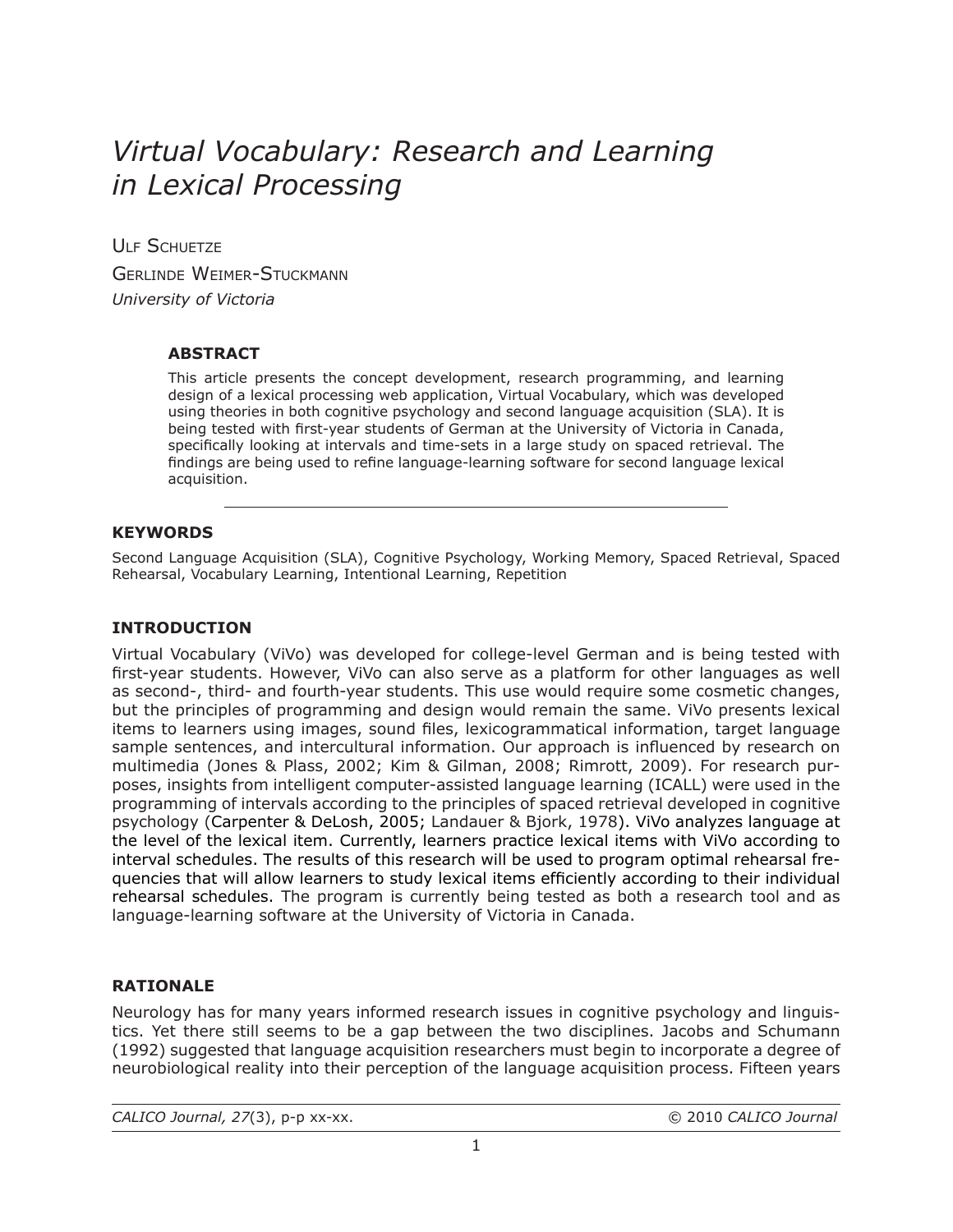later, Hulstijn (2007) still cautions against the divide in the research in neurophysiology and linguistics and recommends that researchers of both disciplines work together. Interestingly, although for language learners the acquisition of large amounts of new vocabulary is a major task, textbooks, curriculum designers and researchers often neglect this aspect of language learning (Schmitt, 2008).

# *Online Vocabulary Program: Concept*

Initially, we developed ViVo as a vocabulary trainer. Later, we modified it for use as a research tool. For the design of its interface we consulted theories in cognitive psychology on memory, working memory, and spaced retrieval as applied to second language processing.

### *Memory*

Conway, Jarrold, Kane, Miyake, and Towse (2007) describe memory as "the ability to mentally maintain information in an active and readily accessible state, while concurrently and selectively processing new information" (p. 3). Research into lexical processing is linked to research into memory. All aspects of lexical acquisition such as input, processing, storage, retrieval, output are inseparable from cognitive processes of our brain (Aitchison, 2003; Friederici, Mueller, & Rüschemeyer, 2006). In milliseconds (Friederici, 2002; Kandel, 2007), we can access memories dating from years ago or experience an immediate recall of something encountered mere seconds ago.

Models of memory at work are abundant. We can distinguish two strongly debated theoretical schools of research: the structuralist approach (memory is comprised of different components, i.e., the model of working memory by Baddeley & Hitch, 1974) versus the functional approach (memory is comprised of one store, retention differences are viewed as differences of depth of processing, i.e., Craik & Lockhart, 1972).

### *Working Memory*

The "three-store model" introduced by Baddeley and Hitch (1974) is described in more detail below because its cognitive psychology findings are often cited when addressing second language acquisition (SLA) conditions. It consists of a sensory buffer, a working memory, and a long-term memory. These registers each serve a different purpose and differ in capacity, length of retention, and encoding processes. The sensory buffer is modality based (i.e., phonological, visual, and olfactory). It receives sensory data input but does not forward it for further processing unless this input receives more attention. Only when date are attended to are they remembered. The working memory is described as a construct with three components: the central executive with its substructures of the visuo-spatial sketchpad and the phonological loop. Later, Baddeley added the episodic buffer as a fourth component. He describes it as the interface and a binding mechanism between the three working subsystems and the long-term memory (Baddeley, 2007). The central executive controls incoming sensory data and manages their processing, the visuo-spatial sketchpad processes nonverbal information, and the phonological loop stores phonological information and rehearses it on a subvocal level. This aspect is particularly interesting for lexical processing: lexical items need to be rehearsed to receive the amount of attention necessary for forwarding. The long-term memory then comprises a human being's world knowledge, emotions, and thoughts. Its workings are believed to trigger the formation of a complex system of neurophysiological structures.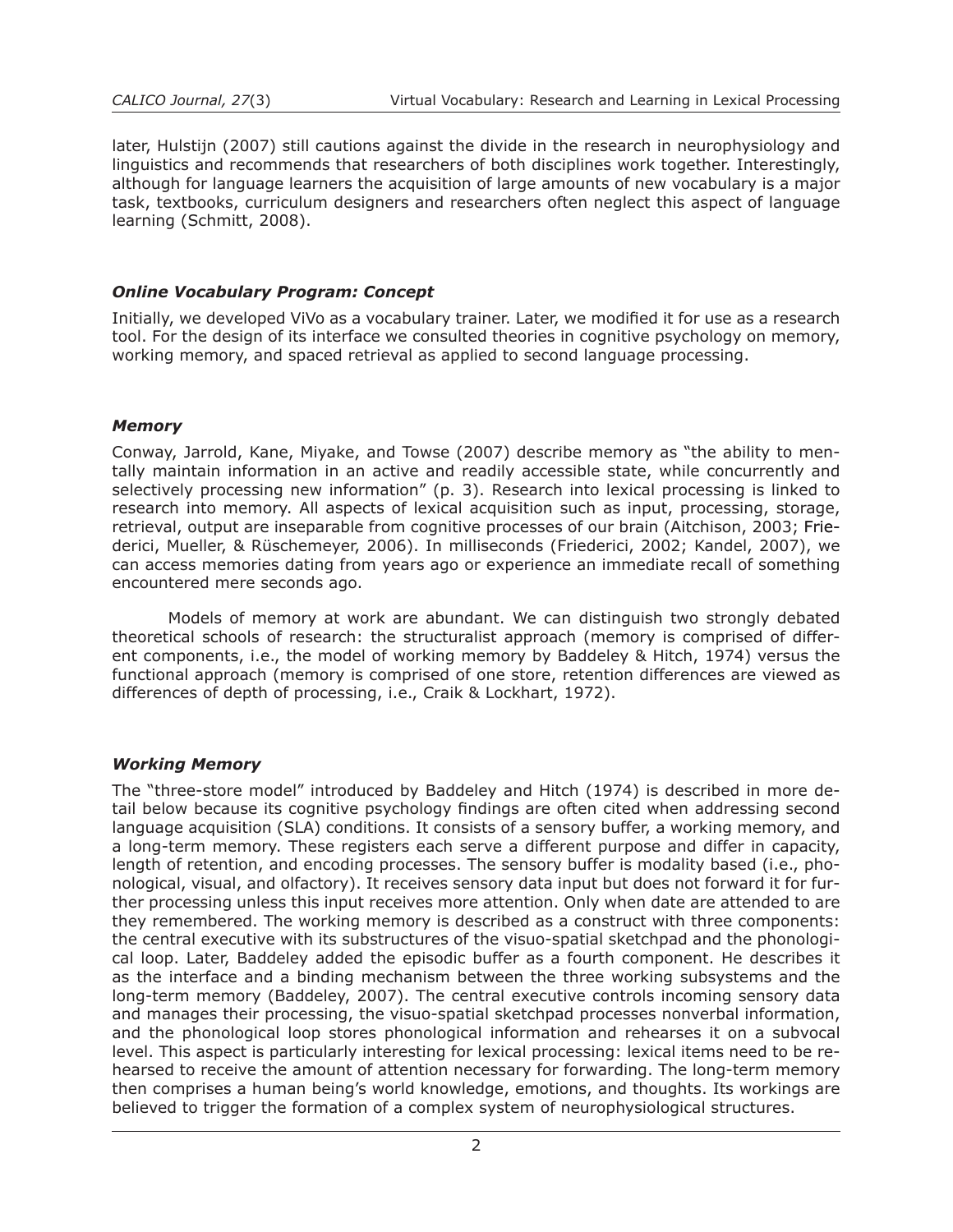### *Lexical Processing*

Lexical processing in language learning consists of two procedures: recognition as part of comprehension and retrieval as part of production. Even today the more commonly propagated computer metaphor assumes an organization in which lexical units are stored and accessible for retrieval following algorithms likened to computer organization. It is referred to as an interface (Raupach, 1994) that allows us to process cognitive concepts as input or output that are then transposed into encoded representations in our minds. How these processes manifest themselves is still under debate. Two models have been predominant: Marslen-Wilson and Welsh's (1978) cohort mode and Aitchison's (2003) interactive activation model. In both models, several lexical items are activated stimulated by a sound. A matching process unfolds until the correct item is chosen. The matching process is influenced by the lexical environment, and, whereas for Marslen-Wilson and Welsh this process is hierarchical, Aitchison and Singleton (1999) view it as parallel. In general*,* the item that receives the most attention is activated. Hulstijn and Laufer (2001) call this the "involvement load hypothesis:" they distinguish among the need to use a word in a sentence, the search to find the word form expressing a concept, and the evaluation by the learner to compare that word with other words and recognize differences. In each of these three phases, the lexical item in question receives attention. Once the lexical item has been found and checked, it is activated. The more the phonological loop rehearses the lexical item subvocally, the higher the activation will be.

# **ONLINE VOCABULARY PROGRAM: PROGRAMMING**

For the sake of consistency, ViVo presents to every student every lexical item the same number of times (frequency) over the same period of time (time-set). Recently, Schmitt (2008) compiled a survey of all studies carried out on second language lexical processing. Frequency of exposure to a lexical item in these studies ranges from three to 20 or more encounters over a time period of a few days to 2 weeks. Typically this amounts to about five encounters over 10 days. Accordingly, the project described here set up five encounters: all students were introduced to the lexical item (first encounter) and then had four review sessions over a timeset of 7 days (four encounters) followed by an online and a print quiz. This was also done for practical reasons because the acquisition of lexical items in a first-year German class at the university level often covers a time frame of 2 weeks per chapter and the learning needs to take place within that time frame.

For this project ViVo investigated the 'spacing effect' described above (Baddeley, 2007; Hulstijn & Laufer, 2001). It reflected two spaced learning intervals: one with uniform intervals (see Table 1) and the other with graduated intervals (see Table 2).

| Uniform Interval Schedule |                                          |                  |                |
|---------------------------|------------------------------------------|------------------|----------------|
|                           | Distribution in class                    | day              |                |
| $\mathbf{1}$ .            | Encounter: practice and immediate review | day <sub>1</sub> | 0 interval     |
| 2.                        | Encounter: review                        | day 3            | 2-day interval |
| 3.                        | Encounter: review                        | day 5            | 2-day interval |
| 4.                        | Encounter: review                        | day 7            | 2-day interval |
| 5.                        | Encounter: review                        | day 9            | 2-day interval |
|                           | Online quiz                              | day $11$         | 2-day interval |
|                           | Print quiz                               | day $15$         | 4-day interval |

Table 1 Uniform Interval Schedule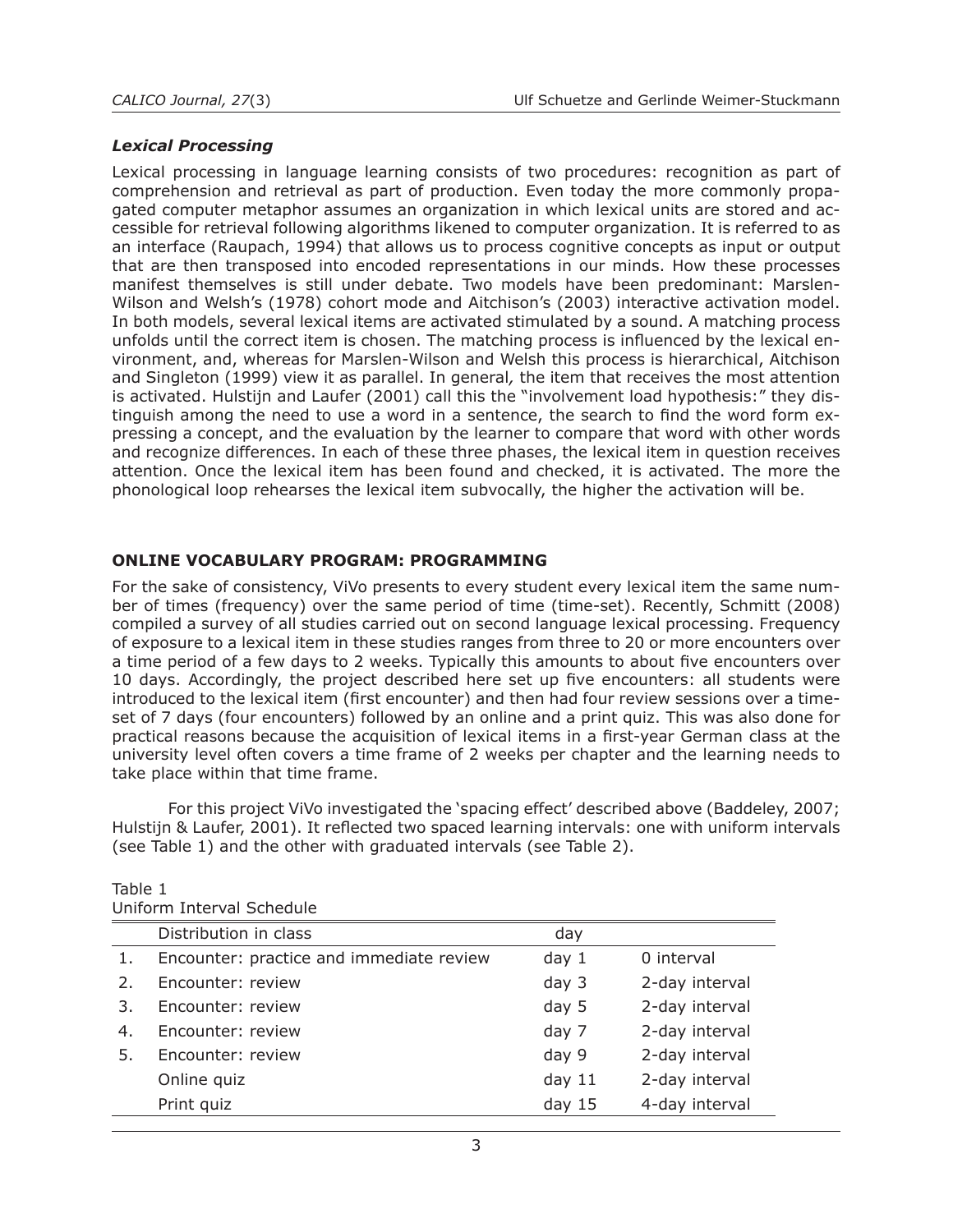| Table 2                     |  |
|-----------------------------|--|
| Graduated Interval Schedule |  |

|    | distribution in class                    | day              |                  |  |
|----|------------------------------------------|------------------|------------------|--|
| 1. | Encounter: practice and immediate review | day <sub>1</sub> | 0 interval       |  |
| 2. | Encounter: review                        | day <sub>1</sub> | 1/2-day interval |  |
| 3. | Encounter: review                        | day 2            | 1-day interval   |  |
| 4. | Encounter: review                        | day 4            | 2-day interval   |  |
| 5. | Encounter: review                        | day 7            | 3-day interval   |  |
|    | Online quiz                              | day $11$         | 4-day interval   |  |
|    | Print quiz                               | day $15$         | 4-day interval   |  |
|    |                                          |                  |                  |  |

The uniform and graduated schedules were designed according to research on spaced retrieval (Carpenter & DeLosh, 2005; Landauer & Bjork, 1978), the "forgetting curve" (Ebbinghaus, 1913), and Oxford's (1990) suggestions for second language vocabulary acquisition.

# *Spaced Retrieval*

The basic idea of spaced learning is to return to a previous learning task after some time has passed by simply repeating a lexical item, choosing different modes of presentation (i.e., audio, visual), or expanding the information on the item at each rehearsal. It is therefore different from massed learning in which a lexical item is simply repeated several times without a time delay or a distracter in between. Recent research has shown that spaced learning leads to higher retention than massed learning (Balota, Duchek, & Logan, 2007; Cull, 2000). However, research into interval length of spaced learning has been inconclusive. For example, Landauer and Bjork (1978) carried out an experiment in which students had to remember in their first language (English) 16 name/face cards that were part of a card deck of 50 cards. After each of the 50 cards was presented once for 9 seconds each, students had to go through the card deck three more times. Each card was again rehearsed for 9 seconds; 12 cards appeared four times each within the deck, and the other 4 cards were interleaved as distracters. The distracters were presented in either uniform (i.e., 4-4-4) or expanded (i.e., 1-4-10) patterns. Students were assigned randomly to one of the patterns. After the students went through the card decks three times, they listened to a 30-minute lecture to distract them and then took a retention test on the 12 cards. Results showed that the expanded pattern led to much higher retention rates than the uniform pattern. Carpenter and DeLosh (2005) carried out a similar experiment. However, name/face cards were presented on a computer, the number of items was increased to 30, and, after each item was presented for 6 seconds, the three rehearsals had no time limit for students. When students finished, they were asked to name as many US States as possible in 5 minutes. Immediately afterwards, the 30 items plus the 18 distracters were tested. The distracters were spaced 3-3-3 (uniform) and 1-3-5 (graduated). Results showed no differences. A second experiment expanded the graduated pattern to 3-5-7, but there were still no differences.

These studies were carried out in the context of cognitive psychology using controlled learning environments in which seconds were measured. The question is, how would this type of spaced retrieval unfold if the methodology were used in the environment of language learning?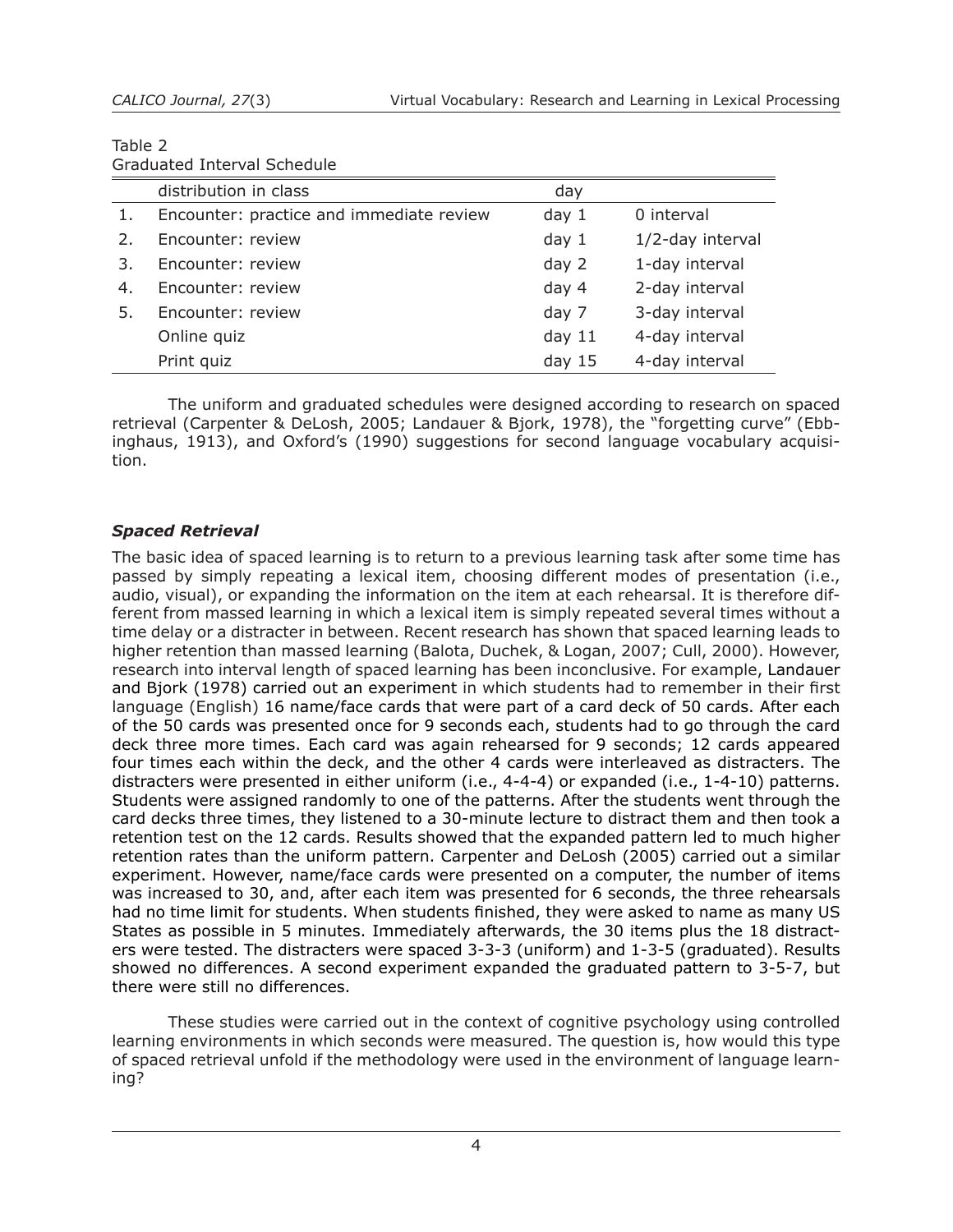### *Second Language Memorization Systems*

In addition to the question of interval length, it is not clear how often and in what time frame the acquisition of a lexical item should occur to be successfully retrieved. Interestingly, some of the studies on spaced learning as well as some of the studies on word memorization cited Ebbinghaus's research of the late nineteenth century in which he conducted experiments on himself concerning the forgetting of words.

After having created test corpora of short nonsense syllables, Ebbinghaus memorized sets of 8, 12, or 16 of the nonsense syllables and measured the amount of time he needed for these rehearsals. It is important to note that Ebbinghaus set out to study forgetting, not learning. He therefore observed this process of forgetting and measured the seconds he saved when relearning a previously accomplished task. He defined the learning task as completed as soon as he had achieved the objective of two errorless reproductions of the learned item. In various test sessions he addressed the following question (Ebbinghaus, 1885): How much time and learning effort can be saved after repetition with spaced intervals of 20 minutes, 1 hour, 9 hours, 1 day, 2 days, 6 days, and 31 days? He compared the learning time with the relearning time and measured the seconds he had saved when relearning the material. Many years later, in 1913, he published a conversion of this data into a table, commonly known as the "forgetting curve."

Many researchers share the view of Hulstijn and Laufer (2001) that an explicit memorization stage following other strategies (i.e., inferring, verifying) will greatly improve retention. Oxford (1990) promotes a staggered processing of learning material in her renowned SLA textbook. She suggests seven encounters with optimal intervals of 15 minutes, 1 hour, 2 hours, 1 day, 4 days, 1 week, and 2 weeks. However, this has not been tested. Nation (2001) promotes "direct learning of vocabulary" with word cards and states that this method of direct learning should be part of an overall vocabulary learning agenda.

A prominent learning device using the concept of structured cyclical repetition is Leitner's (1972) "hand computer." The hand computer, or as Leitner calls it in German, *die Lernkartei*, is a memorization device consisting of flashcards and a box with five to six sections of progressively larger size (see Figure 1).

Figure 1



The term to be learned is written on one side of the flashcard, and the prompt on the other side. Ideally, the daily input, determined by the size of a daily vocabulary learning routine, is limited to 12 to 15 new lexical items. The flashcards then begin their learning cycle in the first compartment. Users take them out and memorize them. As the first compartment is filled with flashcards, these are reviewed. Cards for correct responses move up to the next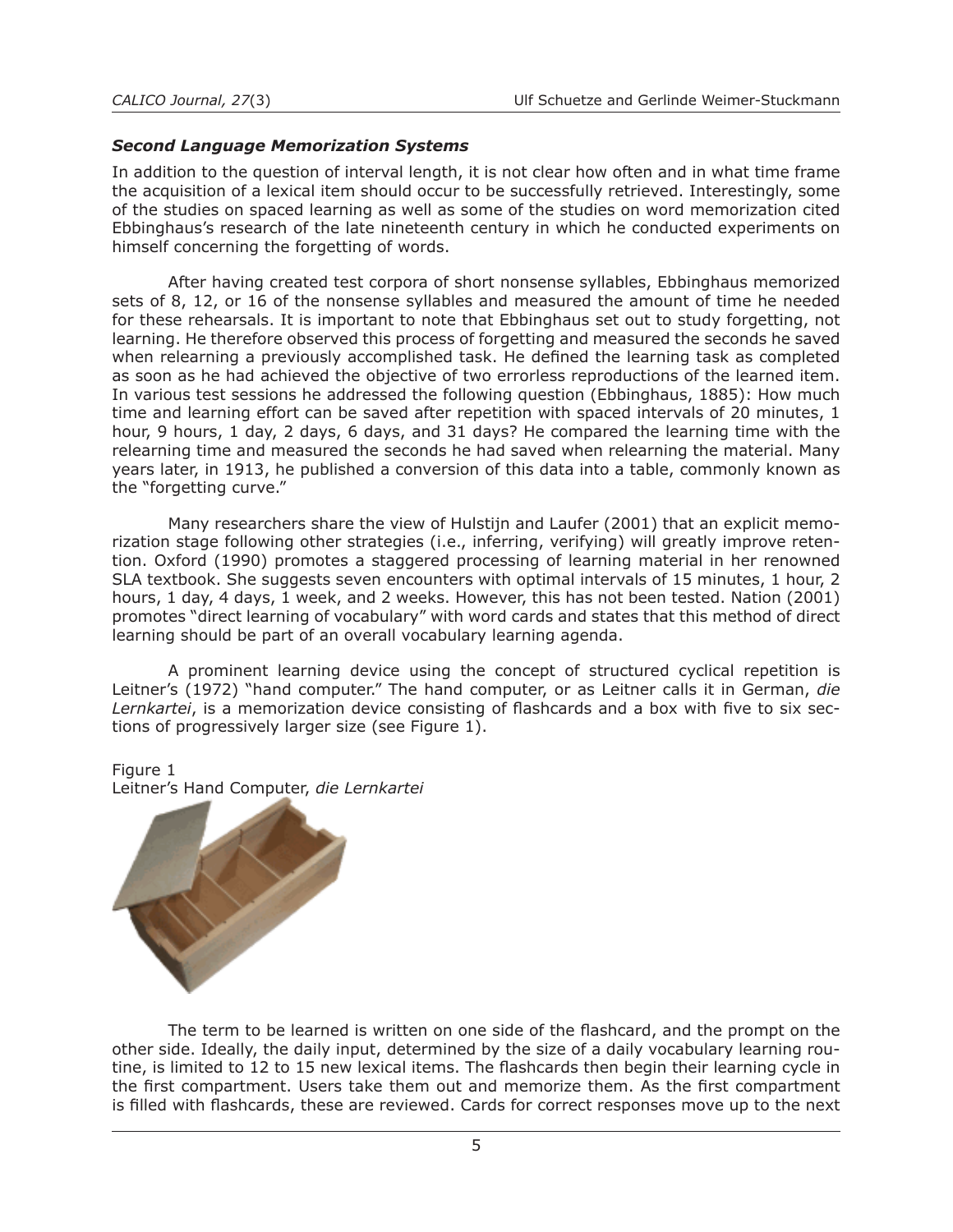compartment. Incorrect ones drop back to, or remain in, to the first compartment. The size of these compartments is progressively larger. Because it takes longer to fill the compartments and new input is limited to 12 to 15 items, the review periods are spaced.

However, the question is, are they really spaced? The flash card boxes have been in use in the German school system for many years. Their usefulness is promoted in teacher training programs (Schröder & Roedig, 2007). English as a Second Language textbooks publish sets of flashcards to match their corpora or create multimedia vocabulary learning environments based on cyclical learning. Apart from concerns raised about the impracticability of flash cards and issues of how to edit and proofread content (Lüders, 2005; Mondria & Mondria-De Vries, 1994; Schmitt, 2000), there has been no published research on how these flash cards are processed and handled. Students determine when and how long they will practice (and memorize). Even the practicing of the cards in the first compartment may therefore vary from seconds to days.

Based on the theory of working memory as well as what has been learned so far from research into spaced learning, we designed and programmed web-based application software that to not only present and practice the lexical corpora, but also, for the purpose of research, track and document the process of learning of every single lexical item for every single user.

# **ONLINE VOCABULARY PROGRAM: DESIGN**

ViVo applies the concept of explicit vocabulary instruction as a learning process that requires attention (Schmidt, 2001). It displays advantages that the nonelectronic, handheld *Lernkartei* did not provide. Mondria and Mondria-De Vries (1994) recommended the design of an electronic version favoring multimodal presentation options.

The concept of ViVo can be compared to a flash card system with target items in L1 and their L2 representation. However, as a web application, ViVo allows for additional presentation features and interactive tasks, for the design of which we looked to research on multimedia learning (e.g., Jones & Plass, 2002; Kim & Gilman, 2008) and on different learning style preferences (Cohen, 2003; Oxford, 2003). At Simon Fraser University, Rimrott (2009) has explored different presentation modes (visual, audio, definition, and International Phonetic Alphabet) in her recent research with first-year German students. Her findings suggest that a combination of all four options was overall better for most students.

Furthermore, the contextualization and expanded intercultural and lexicogrammatical information correspond to a concept of depth of vocabulary knowledge (Nation, 1990). The acquisition of a target item is a process and encompasses the sum of 'subknowledges' (i.e., register collocation, pronunciation, grammatical features, and morphological information). However, as a program for beginners, ViVo represents target items in their basic, most frequently used meaning. In addition to L1 and L2 target item presentations, ViVo uses image files, sound files, lexicogrammatical information, target language sample sentences, intercultural information, and practice writing fields with spell check.

Figure 2 illustrates the Practice mode of the program.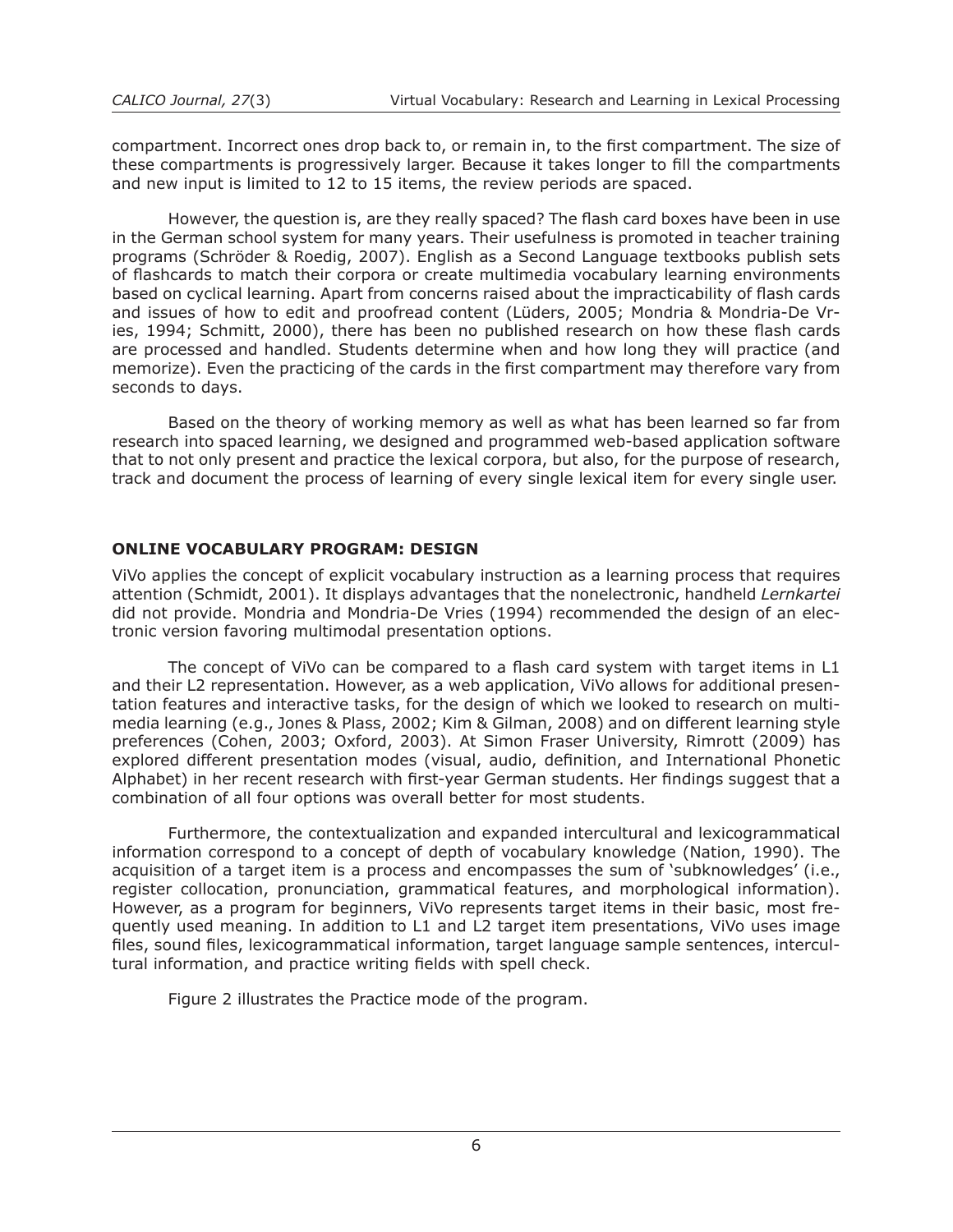# Figure 2 Practice Mode in ViVo



In Review mode, the interface provides students with the option of producing L2 target items (see Figure 3). Correct spelling is indicated by the background color, incorrect spelling is corrected in a prompt. This self-testing procedure is graded from the mere copying of the lexical items to production induced by an L1 prompt.

#### Figure 3 Review Mode in ViVo

| Tiro                                                   | Vivo Virtual Vocabulary Box                                                                  |  |  |
|--------------------------------------------------------|----------------------------------------------------------------------------------------------|--|--|
| Herzlich willkommen<br>User:<br>miltenberger<br>Logout | Kapitel 5<br>apple                                                                           |  |  |
|                                                        | Your entry:<br>der appel<br>We suggest:<br>next item:<br>der Apfel<br>this item's info:<br>w |  |  |
|                                                        |                                                                                              |  |  |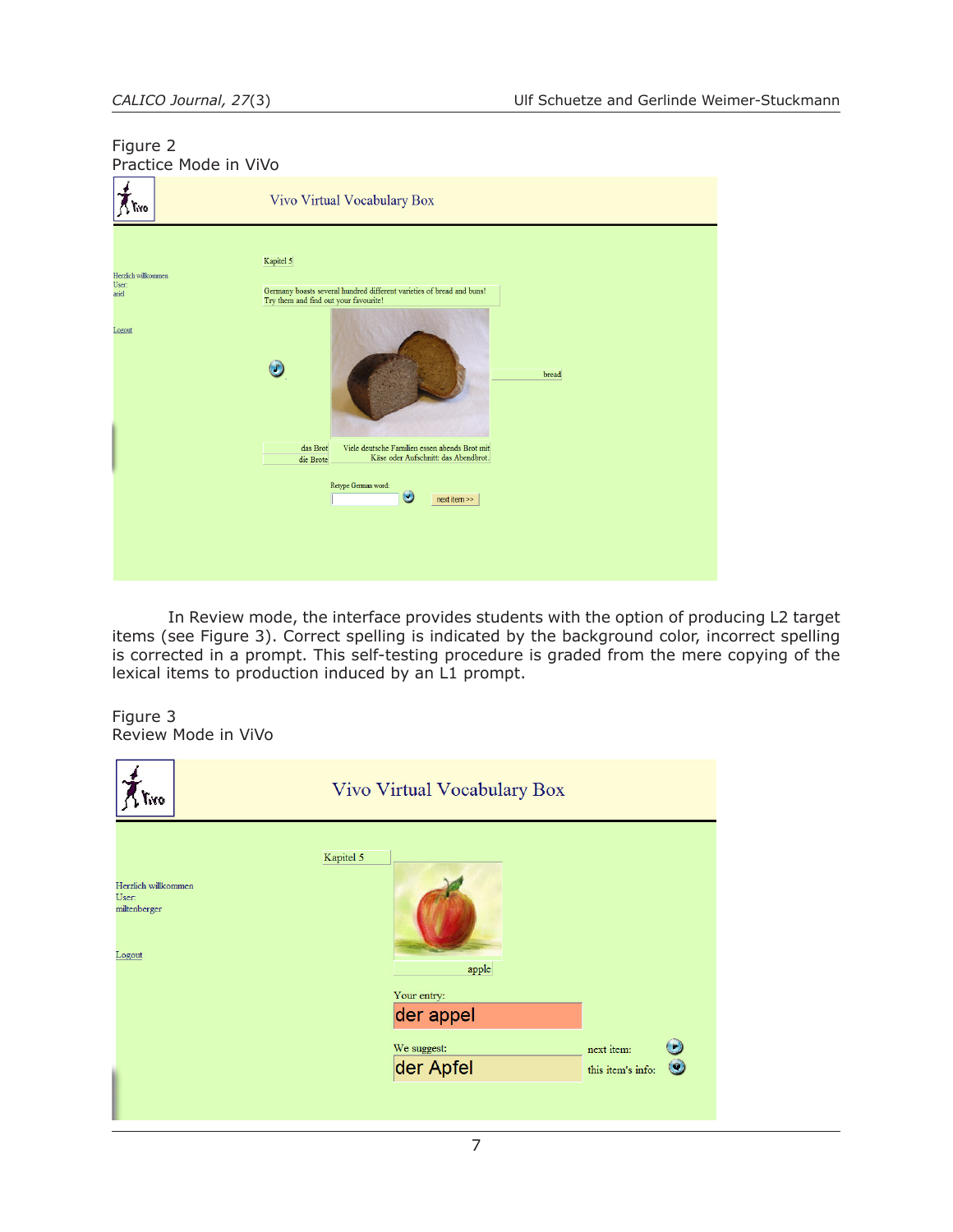If necessary, users can return to the Practice interface of the one item they are studying. However, users cannot go back to the beginning of the training session, and, once their schedule's session of 40 items (see below) has been completed, they receive the message "You are done for today." This ensures that while students have unlimited time to study and complete their session , they only do so according to their schedule of practice intervals.

In sum, ViVo provides controlled enriched multimodal training tasks for beginners.

### **ViVo IN USE**

ViVo is currently being used and tested at the University of Victoria. In the fall of 2008, it was used with four sections of first-semester German and in the spring of 2009 with three sections of second-semester German with approximately 30 to 35 students in each section.

### *Corpora*

The textbook used at the University of Victoria is *Deutsch NaKlar* (Di Donato, Clyde, & Vansant, 2008), and our vocabulary is based on that text*.*. In German 100A/B, students acquire an active/passive learner corpus of about 100-120 words per chapter. Three selection decisions underlay the ViVo corpora. The first was to select 40 out of the 100-120 words per chapter as the active lexical corpora. Students cannot generally rely on short-term memory for as many as 40 word (Baddeley, 2007; Cowan 2001, 2005), and any attempt to learn all lexical items the day before the quiz is forestalled. The second decision was to use Jones and Tschirner's (2006) *A Frequency Dictionary of German* as a filter to select the more frequent words. This dictionary is based on 4.2 million words of contemporary German that had been compiled from various registers (spoken, literary, journalistic, academic, and instructional language). The third was to achieve a balanced mix of content words (nouns, verbs, adjectives), function words (prepositions, conjunctions, pronouns, adverbs), and cognates (defined as L1 and L2 lexical items that are identical or nearly identical, i.e., *die Lampe* 'the lamp;' Carroll, 1992). Aitchison (2003) refers to content words as the "bricks" and function words as the "mortar" although the metaphor is only approximate. The ratio of content to function words was set at three to one.

### *Participants*

One hundred seventeen students were enrolled in first-semester German and 90 students in second-semester German. The students in first-semester German had had no prior German language instruction or knowledge of German as identified by means of a questionnaire. For research purposes, another questionnaire was administered at the end of each semester in order to eliminate students from the data analysis who learned vocabulary from sources other than ViVo.

### *ViVo as a Research Tool*

In the *Lernkartei*, practice intervals were in random distribution; in ViVo*,* they were controlled. Furthermore, ViVo functioned as a tracking tool and documented the participants' entries.

The students enrolled in the four sections of first-semester German were divided into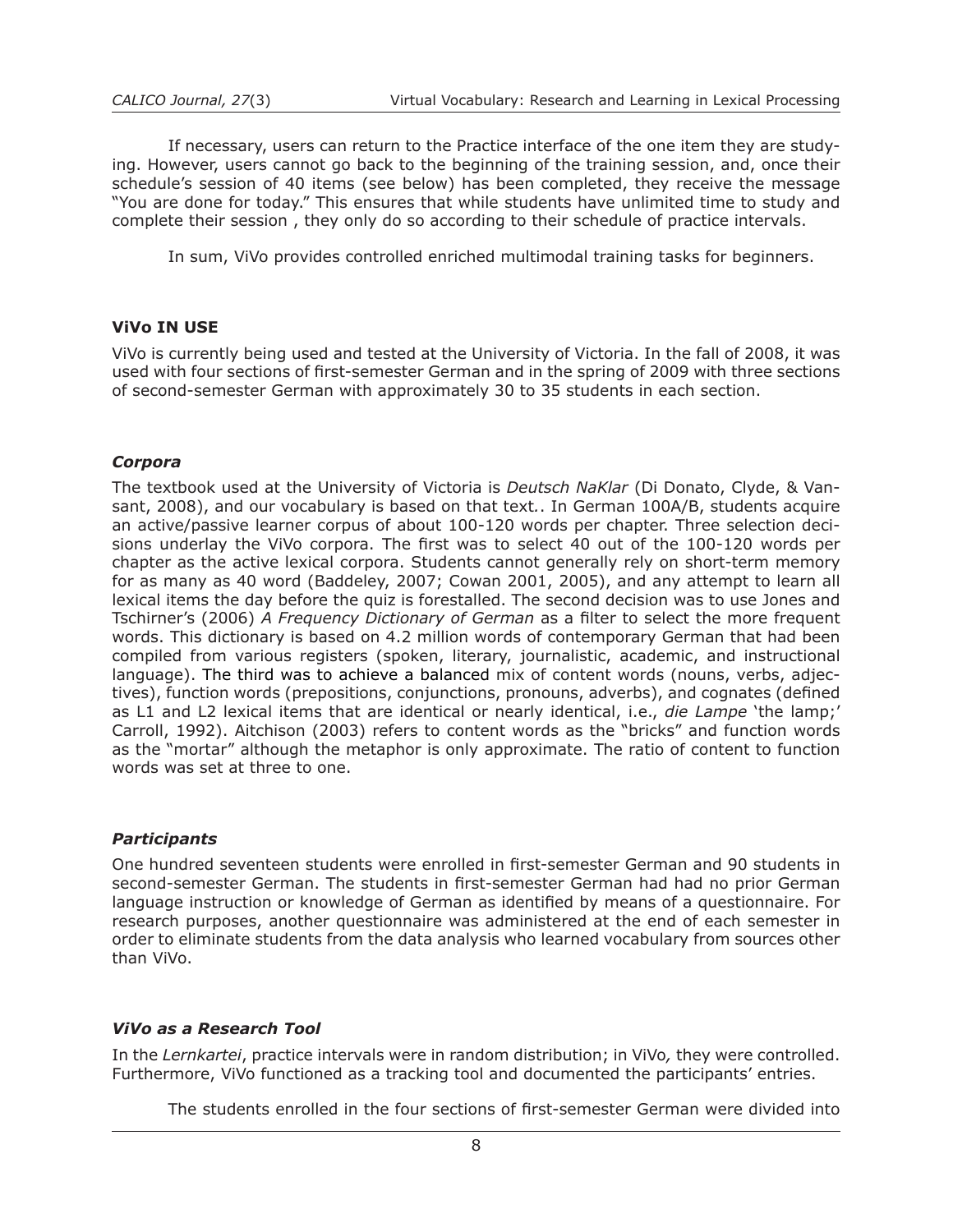two groups according to two test conditions. One group used ViVo to learn vocabulary items following a graduated spaced learning schedule (GG). The second group used ViVo to learn vocabulary items following a uniform spaced learning schedule (UG). Most students continued their study of the language in the second-semester course. If they were part of the GG group, they stayed in this group; if they were part of the UG group, they stayed in that group. A few of the new students in second-semester German had some prior knowledge of German. They completed the questionnaire and, if selected, were assigned to one of the two testing conditions.

All user entries were tracked and documented in the database of ViVo. User logs were used to establish how often and when the GG and UG students accessed and completed the rehearsal tasks.

The test corpora consisted of one online quiz and one print quiz per chapter. All 40 items practiced per chapter were tested online; 20 items per chapter were tested in print. The retrieval of these lexical items based on the test scores of all quizzes for both groups (GG and UG) is currently being analyzed. The main research question is: Will students who learned vocabulary on a practice schedule with graduated intervals demonstrate higher results on their tests than students who practiced on a schedule with uniform intervals?

# *ViVo as Language-Learning Software*

Once the research project has been completed, ViVo will be used in the curriculum of firstand second-year German at the University of Victoria. It will be programmed according to the research findings so learners work with an optimal interval length in a defined time-set. This will allow learners to study lexical items efficiently according to their individual rehearsal schedules.

# **CONCLUSION**

The focus of this project was on the concept, design, and programming of ViVo, both as a research tool and as language-learning software, exploring the interrelatedness of intervals and time-sets. Our research agenda on lexical processing in SLA is still being pursued.

The next question is that of long-term retention. Both Read (2004) and Nation (2001) describe vocabulary acquisition with all its aspects as a procedural continuum. The tracking function of ViVo allows individual analysis of each student progressing through first- and second-year German thereby blending the quantitative research of the current study with qualitative research of a future study. An expansion of the program to other languages such as French or Spanish is also possible and desirable.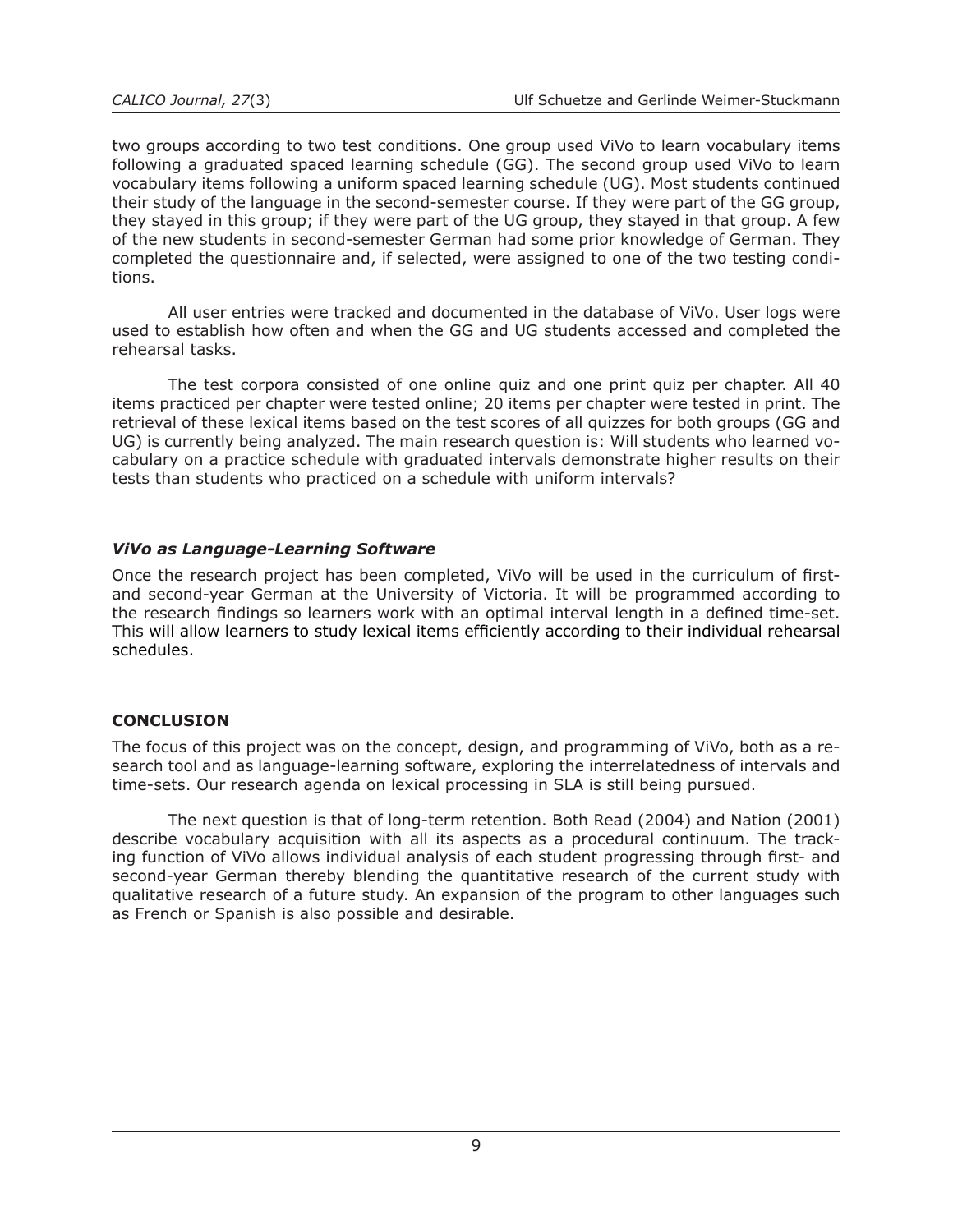#### **REFERENCES**

Aitchison, J. (2003). *Words in the mind: An introduction to the mental lexicon*. Oxford: Blackwell.

Baddeley, A. D. (2007). *Working memory, thought, and action*. Oxford: Oxford University Press.

- Baddeley, A., & Hitch, G. (1974). Working memory. In G. Bower (Ed.), *Recent advances in learning and motivation* (pp. 47-89). New York: Academic Press.
- Balota, D., Duchek, J., & Logan, J. (2007). Is expanded retrieval practice a superior form of spaced retrieval? A critical review of the extant literature. In J. Nairne (Ed.), *The foundations of remembering* (pp. 83- 105). London: Psychology Press.
- Carpenter, S. K., & DeLosh, E. L. (2005). Application of the testing and spacing effects to name learning. *Applied Cognitive Psychology, 19*, 619-636.
- Carroll, S. E. (1992). On cognates. *Second Language Research, 8*, 93-119.
- Cohen, A. (2003). The learner's side of foreign language learning: Where do styles, strategies, and tasks meet? *International Review of Applied Linguistics in Language Teaching, 41*, 279-291.
- Conway, A., Jarrold, C., Kane, M., Miyake, A., & Towse, J. (Eds.). (2007). *Variation in working memory*. New York: Oxford University Press.
- Cowan, N. (2001). The magical number 4 in short-term memory: A reconsideration of mental storage capacity. *Behaviour and Brain Sciences, 24*, 87-114.
- Cowan, N. (2005). *Working memory capacity*. Hove, UK: Psychology Press.
- Craik, F., & Lockhart, R. S. (1972). Levels of processing. A framework for memory research. *Journal of Verbal Learning and Verbal Behavior, 11*, 671-684.
- Cull, W. (2000). Untangling the benefits of multiple study opportunities and repeated testing for cued recall. *Applied Cognitive Psychology, 14*, 215-235.

Di Donato, R., Clyde, M. D., & Vansant, J. (2007). *Deutsch na klar!* (5th ed.). New York: McGraw-Hill.

- Ebbinghaus, H. (1885). Über das Gedächtnis: Untersuchungen zur experimentellen Psychologie [About memory: Research in experimental psychology]. Leipzig: Duncker und Humblot.
- Ebbinghaus, H. (1913). *Grundzüge der Psychologie* [Fundamentals of psychology]. Leipzig: Viet.
- Friederici, A. D. (2002). Wie wir Sprache verstehen—neuronale Präzision in Raum und Zeit. [How we conceive language—neural precision in space and time]. In *Max-Planck Institut für Neuropsychologische Forschung, Jahrbuch 2002* (pp. 43-54). Retrieved from http://www.mpg.de/pdf/ jarhbuch\_2002\_043\_054.pdf
- Friederici, A. D., Mueller, J. L., & Rüschemeyer, S. (2006). Aktivitätsmuster im Gehirn: Unterschiede und Gemeinsamkeiten beim Verstehen von Erst- und Zweitsprache. [Patterns of activity in the brain: Differences and similarities when processing a first and second language] *Neuro Forum: Perspektiven der Hirnforschung, 6*, 176-184.
- Hulstijn, J. (2007). Fundamental issues in the study of second language acquisition. In L. Roberts, A. Gürel, S. Tatar, & L. Marti (Eds.). *EuroSLA Yearbook 2007* (pp. 191-203). Amsterdam: John Benjamins*.*
- Hulstijn, J., & Laufer, B. (2001). Some empirical evidence for the involvement load hypothesis in vocabulary acquisition. *Language Learning, 51*, 539-558.
- Jacobs, B., & Schumann, J. (1992). Language acquisition and neurosciences: Towards a more integrative perspective. *Applied Linguistics, 13*, 282-301.
- Jones, L. C., & Plass, J. L. (2002). Supporting listening comprehension and vocabulary acquisition in French with multimedia annotations. *Modern Language Journal, 86*, 546-561.

Jones, R. L., & Tschirner, E. (2006). *A frequency dictionary of German*. London: Routledge.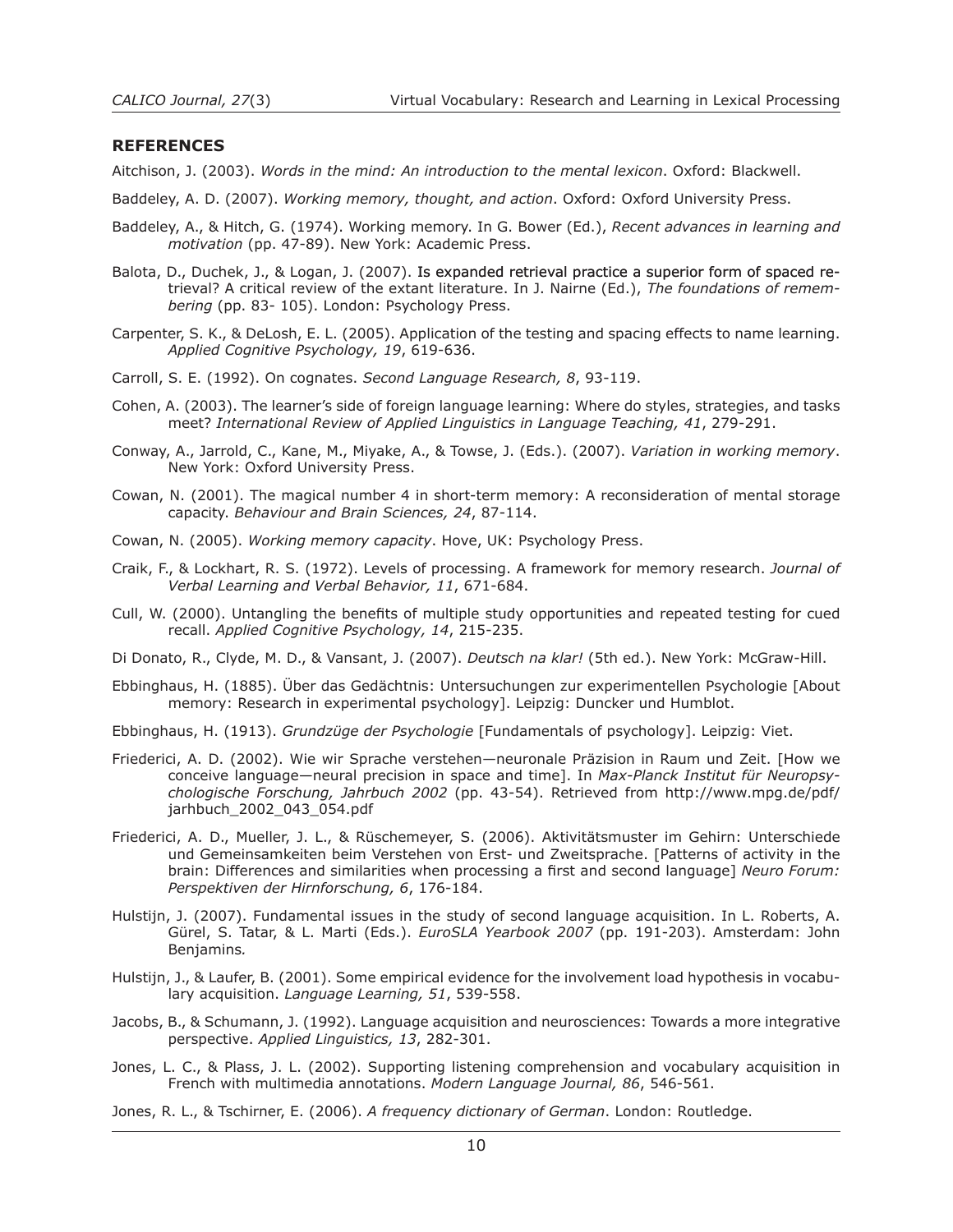- Kandel, E. (2007). *In search of memory—The emergence of a new science of mind.* New York: Norton and Company.
- Kim, D., & Gilman, D. (2008). Effects of text, audio, and graphic aids in multimedia instruction for vocabulary learning. *Educational Technology and Society, 11*, 114-126.
- Landauer, T., & Bjork, R. (1978). Optimal rehearsal patterns and name learning. In M. Grüneberg, P. Morris, & R. Sykes (Eds.), *Practical aspects of memory* (pp. 625-632). London: Academic Press.
- Leitner, S. (1972). *So lernt man Lernen: Der Weg zum Erfolg* [Learning to learn: The road to success]. Freiburg: Herder.
- Lüders, J. (2005). Wortschatzlernen mit der Lernkartei? Anspruch und Wirklichkeit [Vocabulary learning with the flashcard system? Claim and reality]. *PRAXIS Fremdsprachenunterricht, 1*, 24-27.
- Marslen-Wilson, W. D., & Welsh, A. (1978). Processing interactions and lexical access during wordrecognition in continuous speech. *Cognitive Psychology*, *10*, 29-63.
- Mondria, J., & Mondria-De Vries, S. (1994). Efficiently memorizing words with the help of word cards and "hand computer": Theory and applications. *System, 22*, 47-57.
- Nation, I. S. P. (1990). *Teaching and learning vocabulary*. Rowley, MA: Newbury House.
- Nation, I. S. P. (2001). *Learning vocabulary in another language*. Cambridge: Cambridge University Press.
- Oxford, R. L. (1990). *Language learning strategies: What every teacher should know*. Boston: Heinle and Heinle.
- Oxford, R. L. (2003). Language learning styles and strategies: Concepts and relationships. *International Review of Applied Linguistics in Language Teaching, 41*, 271-278.
- Raupach, M. (1994). Das mehrsprachige mentale Lexikon [The multilingual mental lexicon]. In W. Borner & K. Vogel (Eds.), *Kognitive Linguistik und Fremdsprachenerwerb* (pp. 19-37). Tübingen: Narr.
- Read, J. (2004). Plumbing the depths: How should the construct of vocabulary knowledge be defined? In P. Bogaards & B. Laufer (Eds.), *Vocabulary in a second language: Selection, acquisition, and testing* (pp. 209-227). Amsterdam: John Benjamins.
- Rimrott, A. (2009, March). *Adaptive vocabulary instruction for L2 learners of German*. Paper presented at annual meeting of CALICO, Arizona State University, Phoenix, AZ.
- Schmidt, R. (2001). Attention. In P. Robinson (Ed.), *Cognition and second language instruction* (pp. 3-32). Cambridge: Cambridge University Press.
- Schmitt, N. (2000). *Vocabulary in language teaching*. Cambridge: Cambridge University Press.
- Schmitt, N. (2008). Instructed second language vocabulary learning. *Language teaching research, 12,* 329-363.
- Schröder, B., & Roedig, T. (2007). *German teacher training*. Retrieved from http://www.schule-bw.de/ lehrkraefte/beratung/beratungslehrer/probleme/lat/lernstrategien.pdf
- Singleton, D. (1999). *Exploring the second language mental lexicon*. Cambridge: Cambridge University Press.